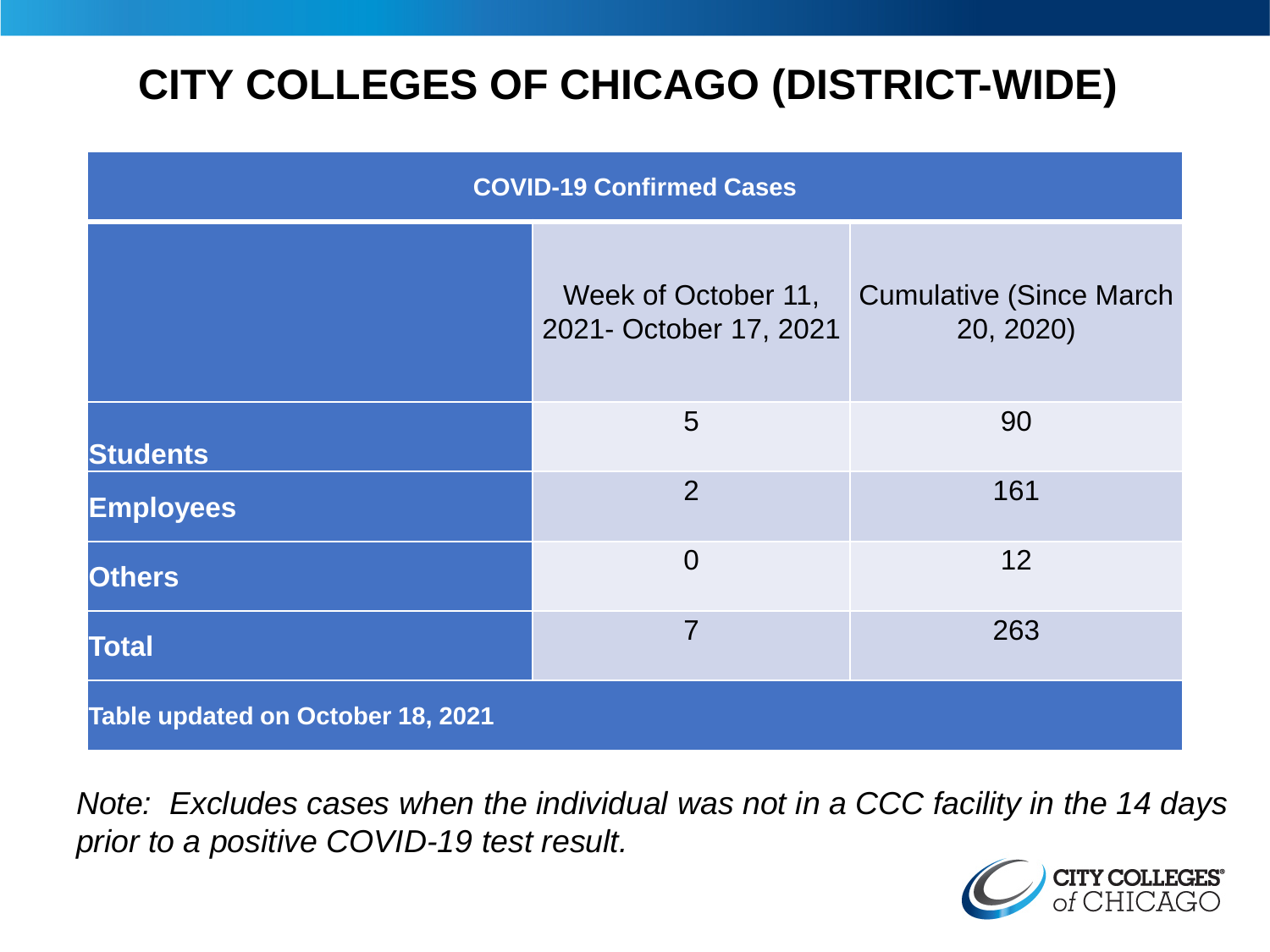### **DALEY COLLEGE**

| <b>COVID-19 Confirmed Cases</b>   |                                               |                                              |
|-----------------------------------|-----------------------------------------------|----------------------------------------------|
|                                   | Week of October 11,<br>2021- October 17, 2021 | <b>Cumulative (Since March)</b><br>20, 2020) |
| <b>Students</b>                   | $\overline{0}$                                | $\overline{7}$                               |
| <b>Employees</b>                  | $\Omega$                                      | 20                                           |
| <b>Others</b>                     | $\overline{0}$                                | 1                                            |
| <b>Total</b>                      | $\Omega$                                      | 28                                           |
| Table updated on October 18, 2021 |                                               |                                              |

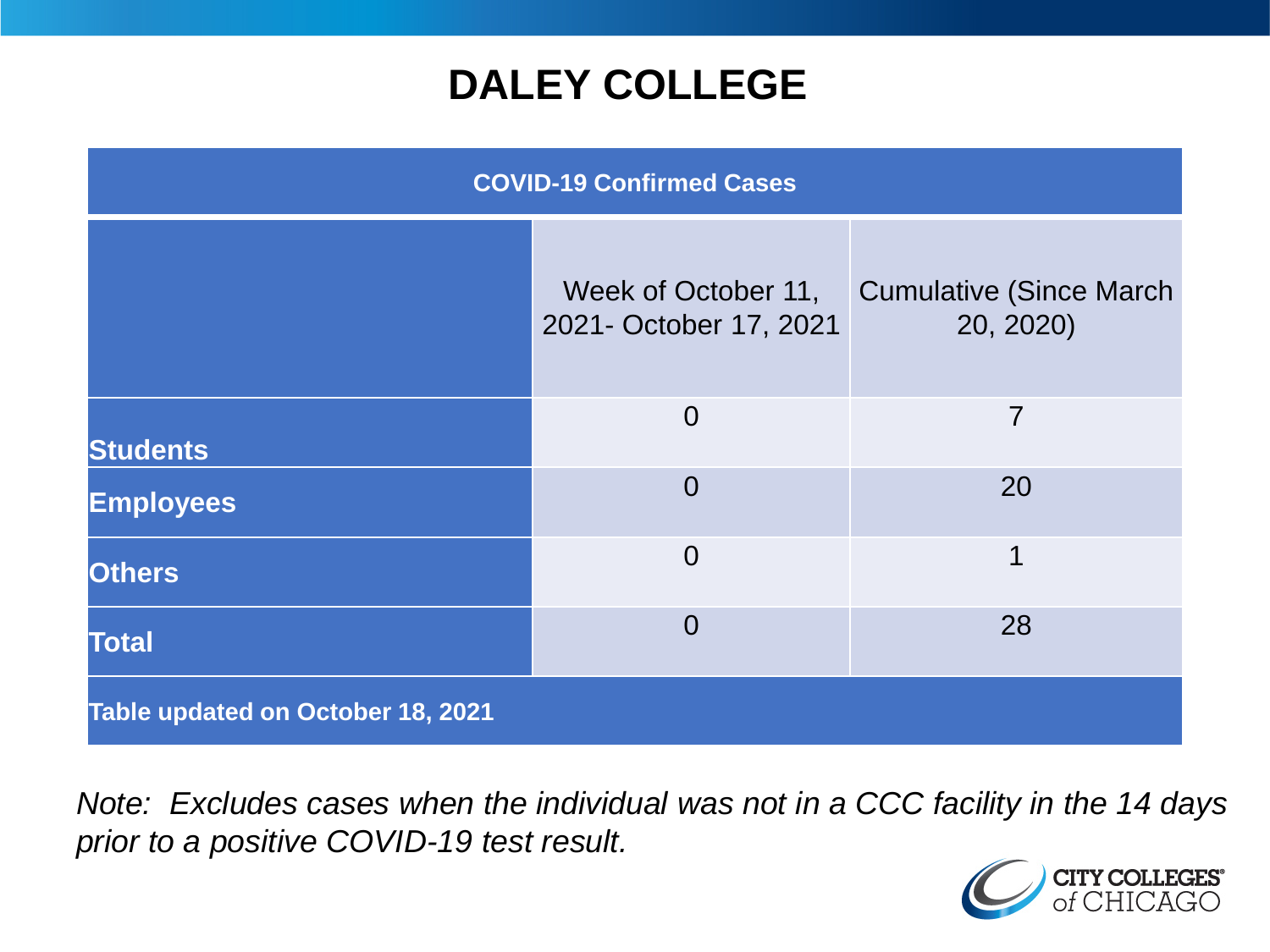### **HAROLD WASHINGTON COLLEGE**

| <b>COVID-19 Confirmed Cases</b>   |                                               |                                              |
|-----------------------------------|-----------------------------------------------|----------------------------------------------|
|                                   | Week of October 11,<br>2021- October 17, 2021 | <b>Cumulative (Since March)</b><br>20, 2020) |
| <b>Students</b>                   | $\overline{0}$                                | 14                                           |
| <b>Employees</b>                  | 1                                             | 15                                           |
| <b>Others</b>                     | $\overline{0}$                                | $\overline{2}$                               |
| <b>Total</b>                      | 1                                             | 31                                           |
| Table updated on October 18, 2021 |                                               |                                              |

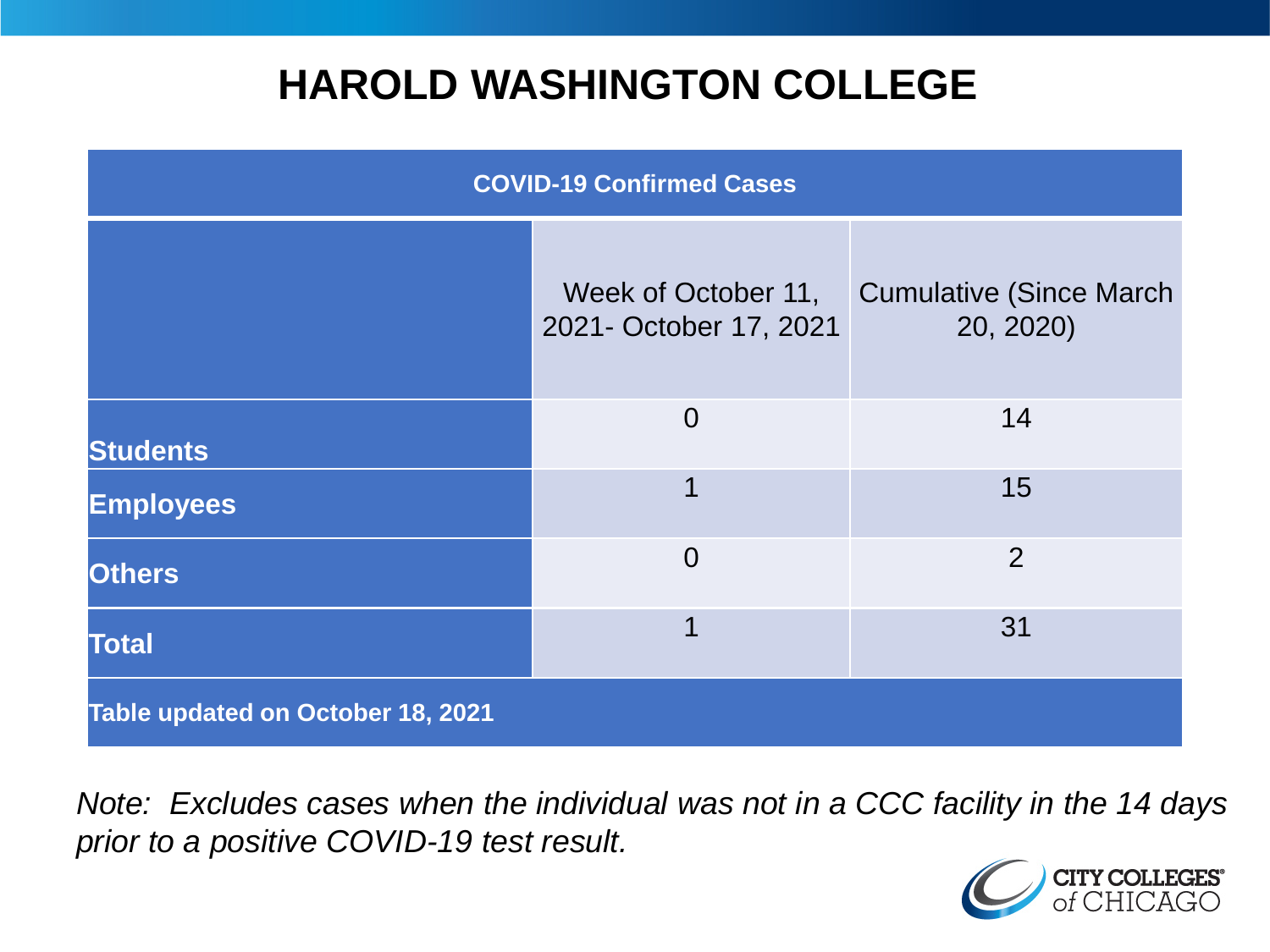### **KENNEDY-KING COLLEGE**

| <b>COVID-19 Confirmed Cases</b>   |                                               |                                              |
|-----------------------------------|-----------------------------------------------|----------------------------------------------|
|                                   | Week of October 11,<br>2021- October 17, 2021 | <b>Cumulative (Since March)</b><br>20, 2020) |
| <b>Students</b>                   | $\overline{0}$                                | 9                                            |
| <b>Employees</b>                  | $\overline{0}$                                | 33                                           |
| <b>Others</b>                     | $\overline{0}$                                | 1                                            |
| <b>Total</b>                      | $\overline{0}$                                | 43                                           |
| Table updated on October 18, 2021 |                                               |                                              |

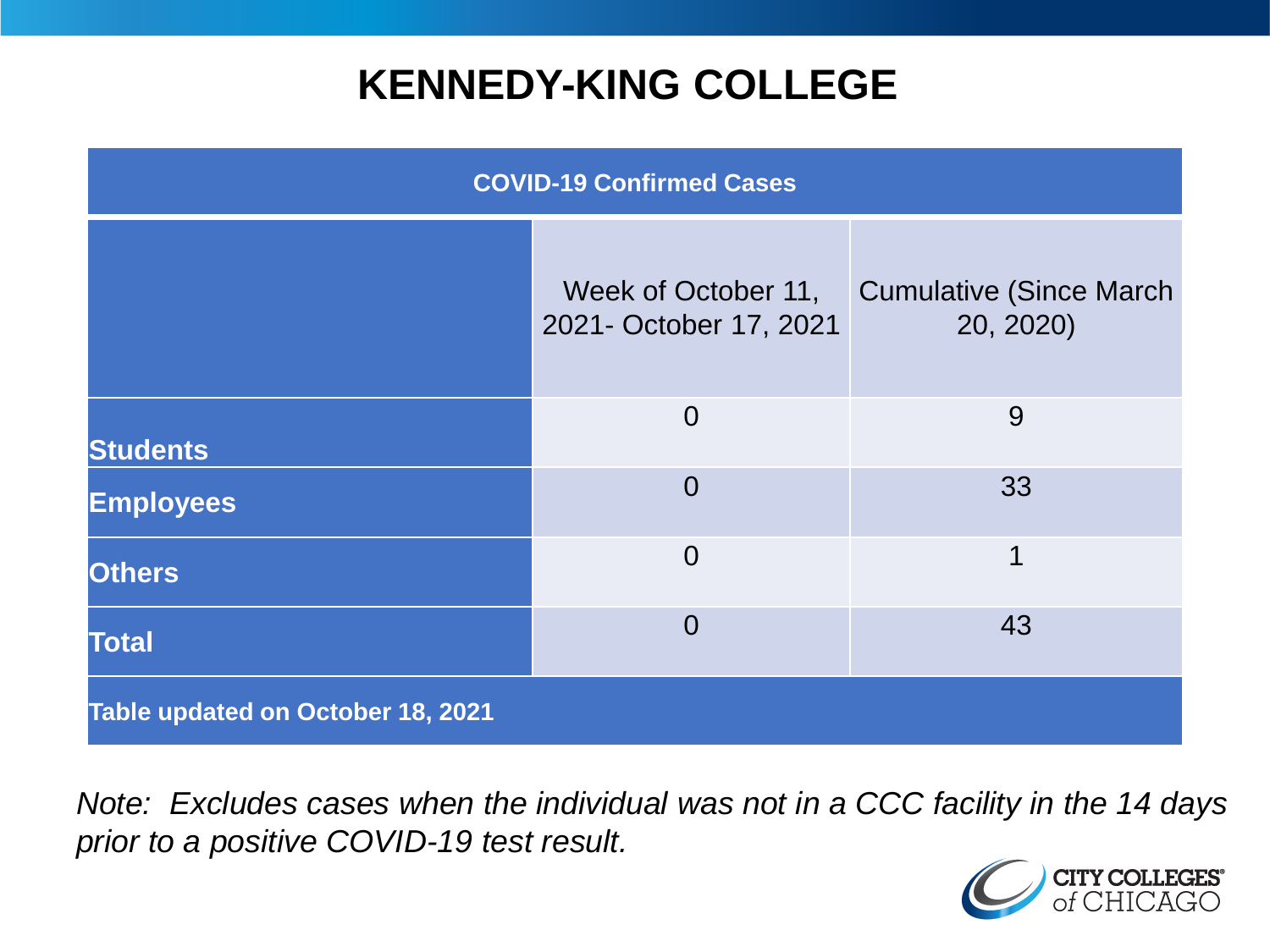# **MALCOLM X COLLEGE**

| <b>COVID-19 Confirmed Cases</b>   |                                               |                                              |
|-----------------------------------|-----------------------------------------------|----------------------------------------------|
|                                   | Week of October 11,<br>2021- October 17, 2021 | <b>Cumulative (Since March)</b><br>20, 2020) |
| <b>Students</b>                   | 3                                             | 39                                           |
| <b>Employees</b>                  | $\overline{0}$                                | 30                                           |
| <b>Others</b>                     | $\overline{0}$                                | $\overline{2}$                               |
| <b>Total</b>                      | 3                                             | 71                                           |
| Table updated on October 18, 2021 |                                               |                                              |

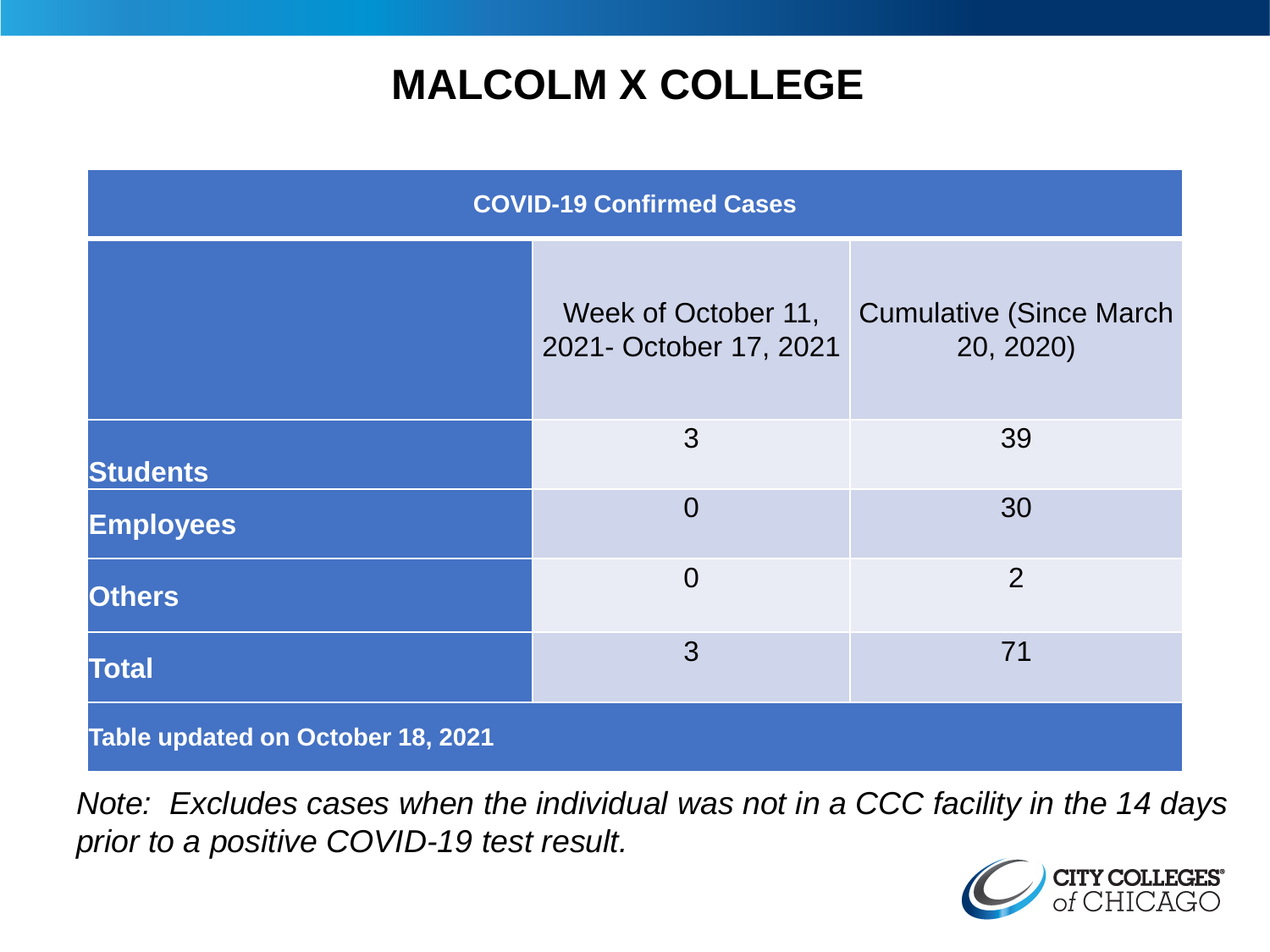# **OLIVE-HARVEY COLLEGE**

| <b>COVID-19 Confirmed Cases</b>   |                                               |                                              |
|-----------------------------------|-----------------------------------------------|----------------------------------------------|
|                                   | Week of October 11,<br>2021- October 17, 2021 | <b>Cumulative (Since March)</b><br>20, 2020) |
| <b>Students</b>                   | $\overline{0}$                                | 5                                            |
| <b>Employees</b>                  | $\Omega$                                      | 22                                           |
| <b>Others</b>                     | $\overline{0}$                                | 3                                            |
| <b>Total</b>                      | $\overline{0}$                                | 30                                           |
| Table updated on October 18, 2021 |                                               |                                              |

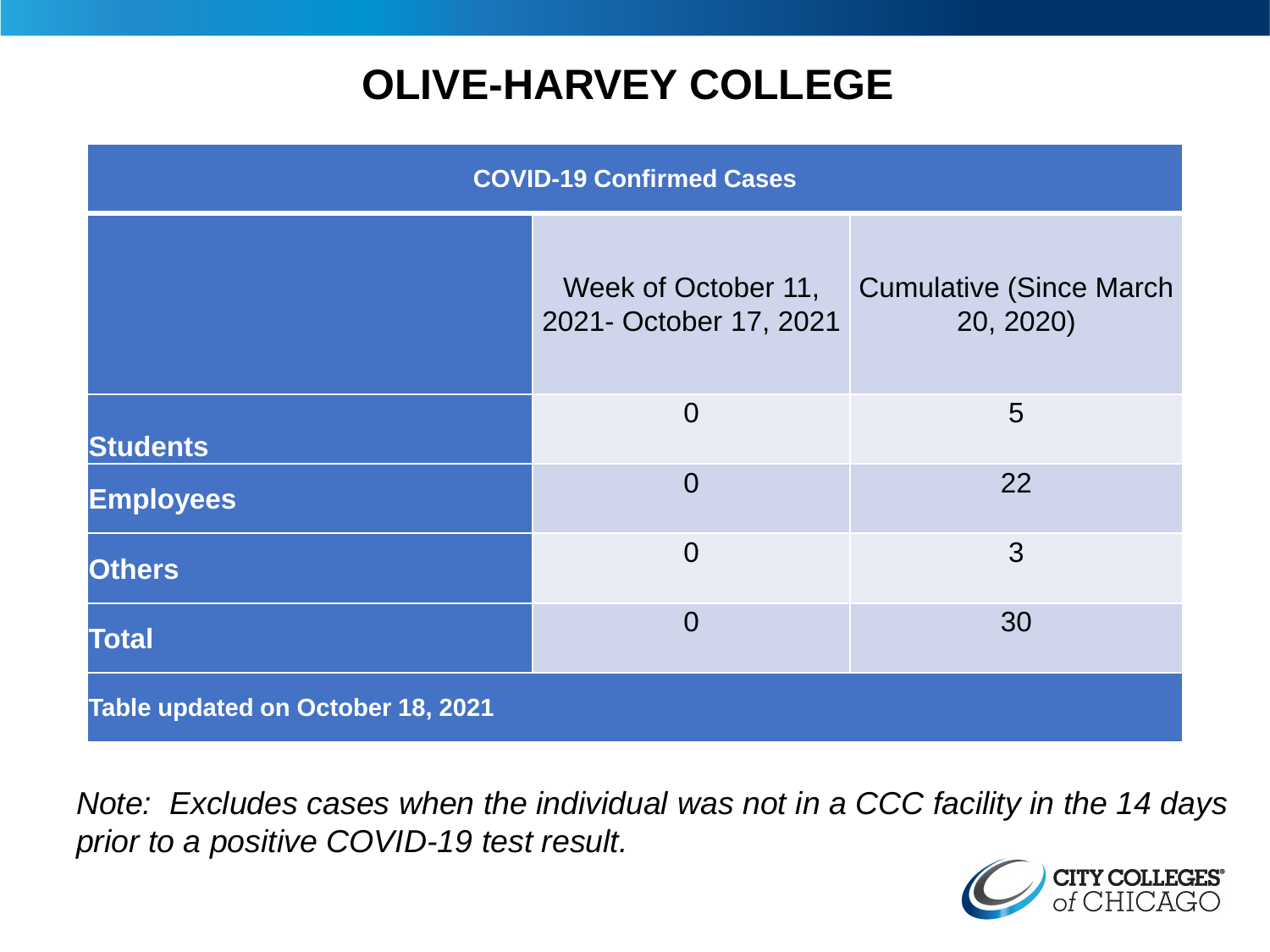### **TRUMAN COLLEGE**

| <b>COVID-19 Confirmed Cases</b>   |                                               |                                              |
|-----------------------------------|-----------------------------------------------|----------------------------------------------|
|                                   | Week of October 11,<br>2021- October 17, 2021 | <b>Cumulative (Since March)</b><br>20, 2020) |
| <b>Students</b>                   | $\overline{2}$                                | 8                                            |
| <b>Employees</b>                  | 1                                             | 22                                           |
| <b>Others</b>                     | $\overline{0}$                                | $\overline{0}$                               |
| <b>Total</b>                      | 3                                             | 30                                           |
| Table updated on October 18, 2021 |                                               |                                              |

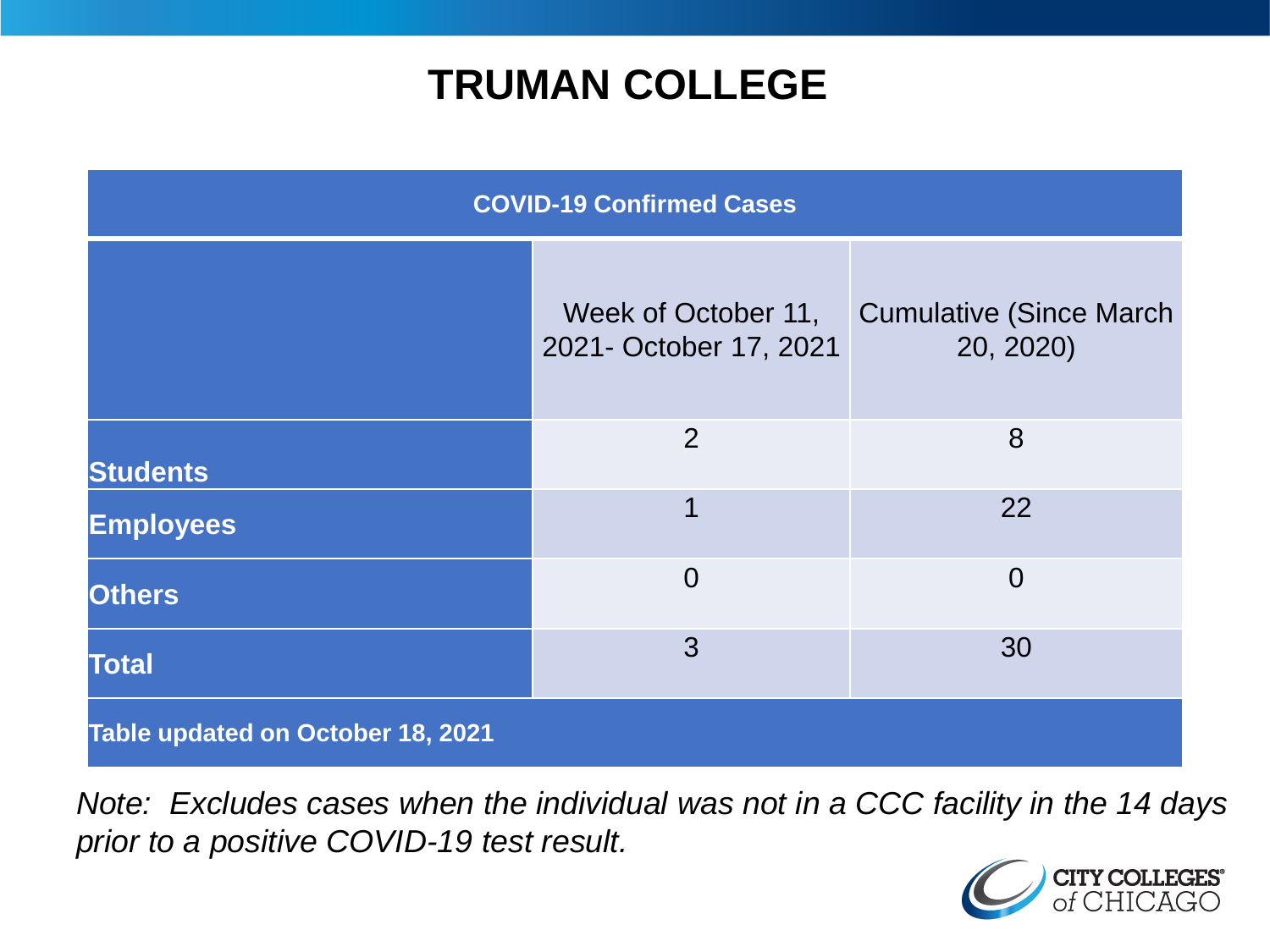### **WRIGHT COLLEGE**

| <b>COVID-19 Confirmed Cases</b>   |                                               |                                              |
|-----------------------------------|-----------------------------------------------|----------------------------------------------|
|                                   | Week of October 11,<br>2021- October 17, 2021 | <b>Cumulative (Since March)</b><br>20, 2020) |
| <b>Students</b>                   | $\overline{0}$                                | 8                                            |
| <b>Employees</b>                  | $\overline{0}$                                | 19                                           |
| <b>Others</b>                     | $\overline{0}$                                | 1                                            |
| <b>Total</b>                      | $\Omega$                                      | 28                                           |
| Table updated on October 18, 2021 |                                               |                                              |